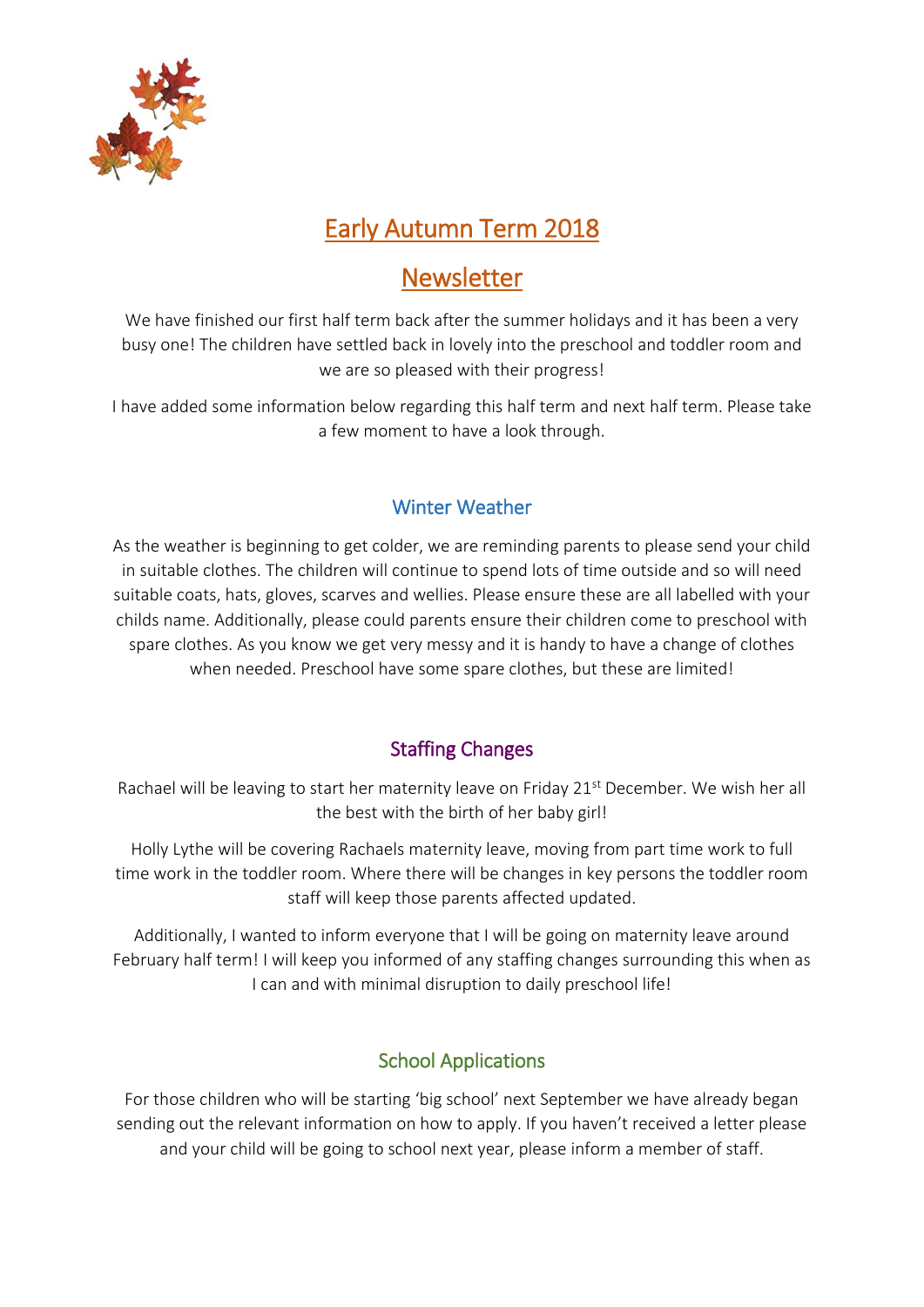The deadline for applying for your school place online is  $15<sup>th</sup>$  January. This feels like ages away, but once Christmas comes around it is easily forgotten. It only takes a few minutes to complete online.

If you need any assistance with this please let us know.

#### Invoices

I have sent out the invoices this week for Late Autumn Term 2018. If you have not yet received this please let me know. All invoices are due on your child's first session back after the half term. Details of how to pay are located on the bottom of your invoice.

If you have any queries regarding your invoice please don't hesitate to contact me.

## Spring Term Hours/ Funded hours

I have sent out the booking confirmation form for January hours this week. Please fill these in to either confirm your childs hours will remain the same in January or which hours you would like to change to. If we have already discussed these, then reflect the agreed hours in this booking confirmation.

The deadline to change your hours in January is Friday 9<sup>th</sup> November. As we need this information to arrange staffing, rotas and spaces.

If you think you will be eligible for the 30 hours funding (extended entitlement) in January please speak to me asap.

#### Those who already receive the extended entitlement please ensure you keep reconfirming your codes.

Those who will begin receiving there 15 universal funded hours just need to reflect this in the booking confirmations. This begins the term after their 3<sup>rd</sup> birthday, and is for every child this age.

If you have any queries about any of the above please don't hesitate to ask.

## Christmas Party

This year we will be holding our Christmas party at Mini Monsterz. All children who attend our setting are invited along. We are still finalising some details and will keep you informed of these.

The date of this will be

#### Wednesday 19<sup>th</sup> December 2018

#### 4-5:30pm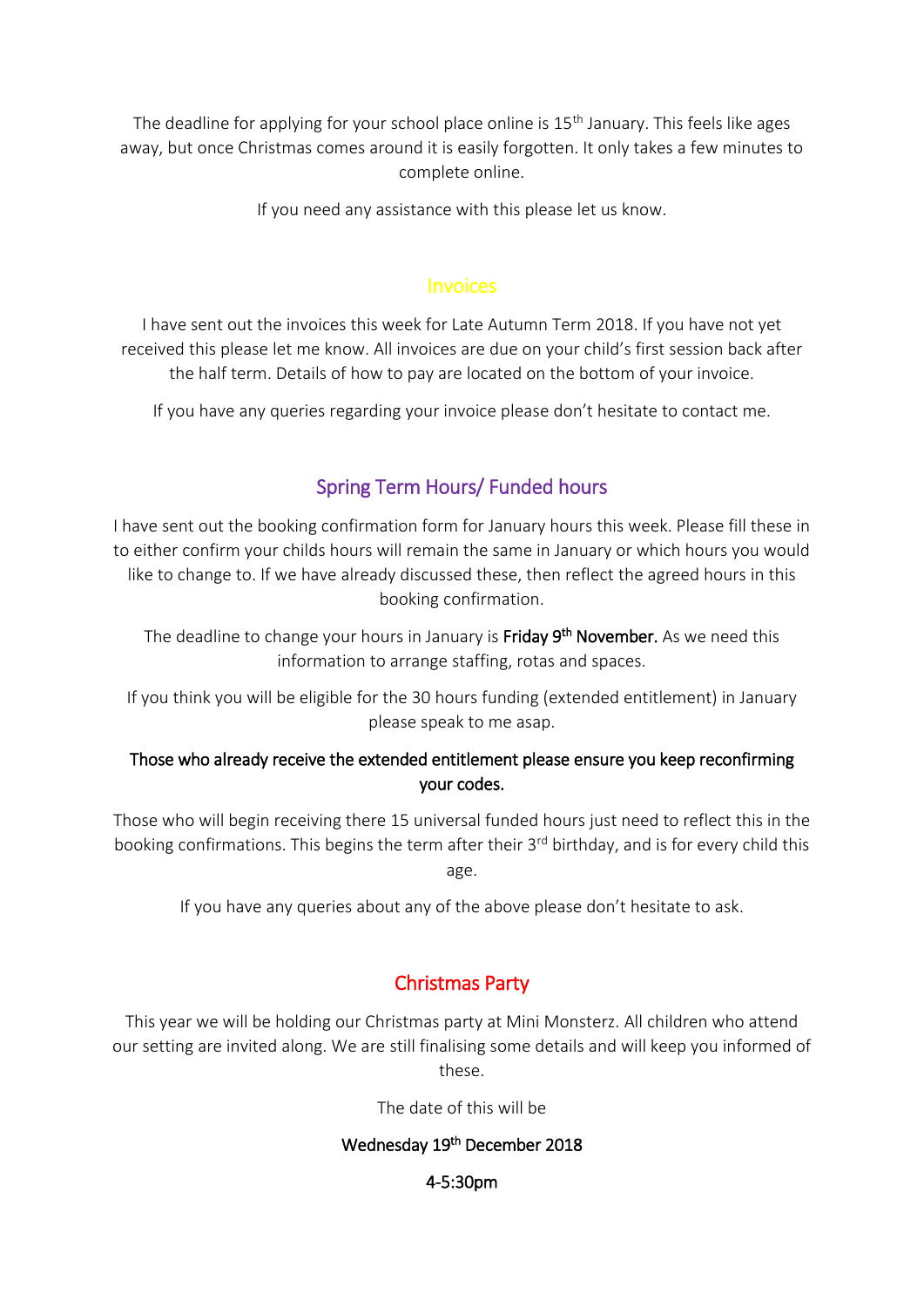We are really looking forward to this change and have a feeling the children will be very excited! We will also be having our visit from Santa during this party. As we have done in previous years, please could parents bring in a wrapped gift, with their child's name on, up to the value of £5. For Santa to hand out to the children at the party. Could we please have these in to preschool by Friday 14<sup>th</sup> December.

### Toddler Room Activities

Over this half term the toddler room have been busy settling in our new children. Everyone is doing really well with this and have settled into our daily routine. We have been supporting the children to build relationships together and develop their language skills to communicate with each other. The children have really enjoyed lots of messy play, including cornflour, jelly, playdough and painting.

Additionally, we have been doing some sensory exploration of Autumn, with conkers, different coloured leaves, pinecones, pumpkins and apples from our garden. We have been spending lots of time outside, to make the most of the good weather and developing our physical skills such as climbing, digging and going for walks.

#### Preschool Room Activities

Over this half term the preschool room have also been busy settling everyone back in after the summer holidays. We started by working on a theme of 'all about me.' Where we looked at where we live, the colour of our hair and eyes, who lives at home, parents jobs and supporting the children in learning each others names! We will be continuing this into next half term where we will additionally begin to learn about the 5 senses.

Of course this half term, we have also explored Autumn. We have been out to collect conkers and leaves which have helped our knowledge. We have spent lots of time during circle time talking about what is Autumn and what does it look like. We have completed lots of activities that have supported our knowledge of this.

Finally, we have been celebrating Halloween! The children have been very excited about this and have really enjoyed completing lots of crafts and games surrounding this topic!

## Term Dates and events for your diary 2018/2019

We break up for half term on Friday 26<sup>th</sup> October 2018



We return for Late autumn Term on Monday 5<sup>th</sup> November 2018 Our Christmas Party will be Wednesday 19<sup>th</sup> December 2018 4-5:30pm